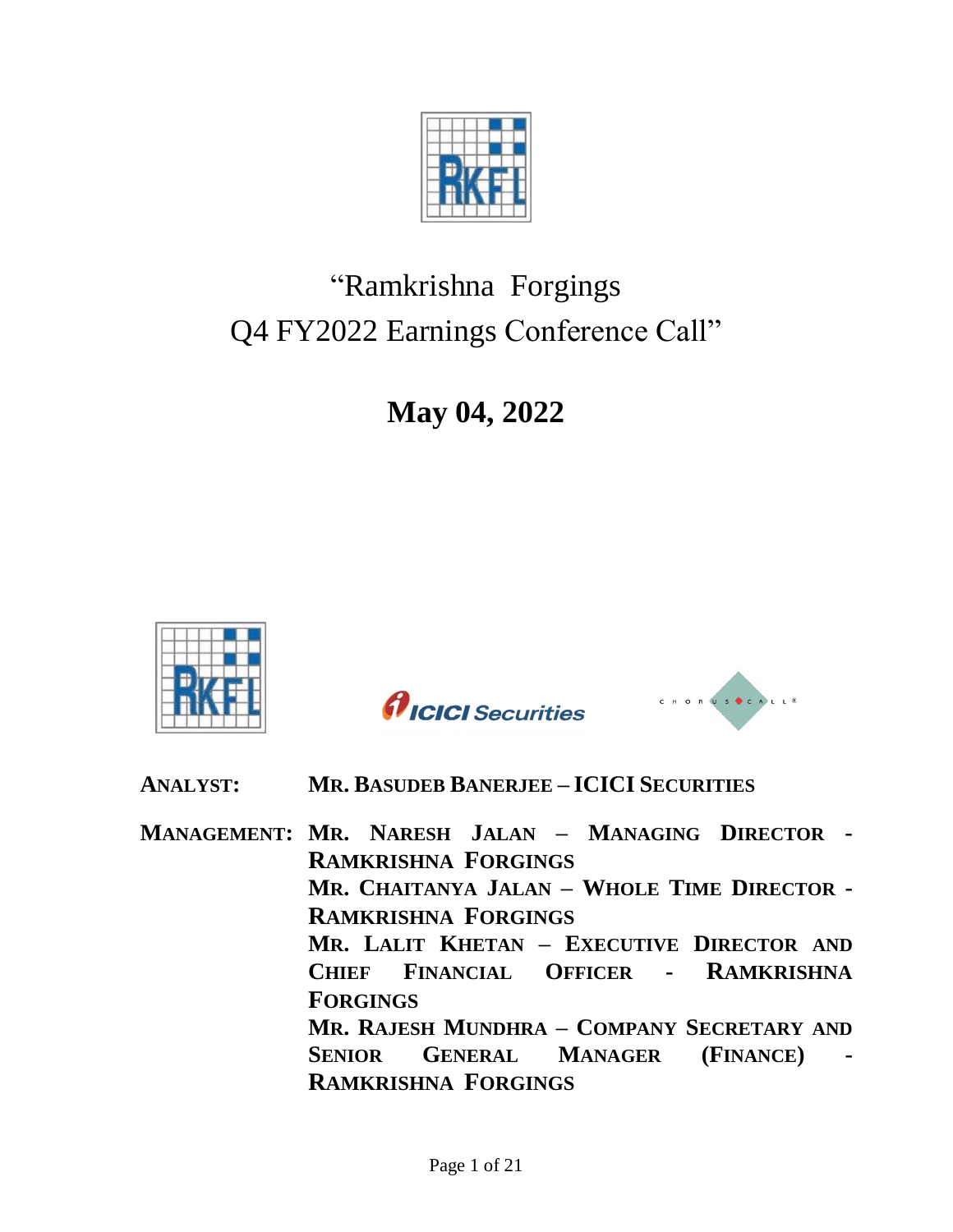

**Moderator**: Good morning, ladies and gentlemen, welcome to Ramkrishna Forgings Q4 FY2022 Earnings Conference Call hosted by ICICI Securities. As a reminder, all participant lines will be in the listen only mode and there will be an opportunity for you to ask questions after the presentation concludes. Should you need assistance during the conference call please signal the operator by pressing '\*' then '0' on your touchtone phone. Please note that this conference is being recorded. I now hand the conference over to Mr. Basudeb Banerjee from ICICI Securities. Thank you, and over to you Sir!

- **Basudeb Banerjee:** Thanks, Lizaan. Good morning all participants. Thanks to Ramkrishna Forgings management for giving us the opportunity to host the call. We have the management represented by Mr. Naresh Jalan – Managing Director; Mr. Chaitanya Jalan – Whole Time Director, Mr. Lalit Khetan – ED and CFO and Mr. Rajesh Mundhra – Company Secretary and Senior General Manager (Finance). Over to you, Jalan Sir!
- **Lalit Khetan:** Good morning. This is Lalit Khetan. A very warm welcome to everyone present on the call. We hope and pray for the safety health and security to you and your loved ones. Along with me, I have Mr. Naresh Jalan, our Managing Director, Mr. Chaitanya Jalan – Whole Time Director, Mr. Rajesh Mundhra – Company Secretary and SGA, our Investor Relations Advisors.

Hope you all have received our investor presentation by now, for those who have not, you can view them on the stock exchanges and the company website.

We had a good fiscal year with revenue increasing by 77% of FY2021 due to a strong recovery in the EV industry from the impact of COVID-19 and efficient order execution. We were also able to sign new businesses across segments and geographies keeping our order book healthy.

Our EBITDA margin increased by 521 basis points over FY2021 with improved capacity utilization, various cost cutting initiatives, increasing automation and incorporating latest technology into our manufacturing process. We also completed our expansion plan and we are ready with a capacity of 187,100 tonnes.

During the year, overall capacity utilization was about 77% which we believe will improve in the next couple of years resulting in operating leverage benefit. When compared to FY2021, our exports sales has increased by 96% and domestic sales has increased by 66%.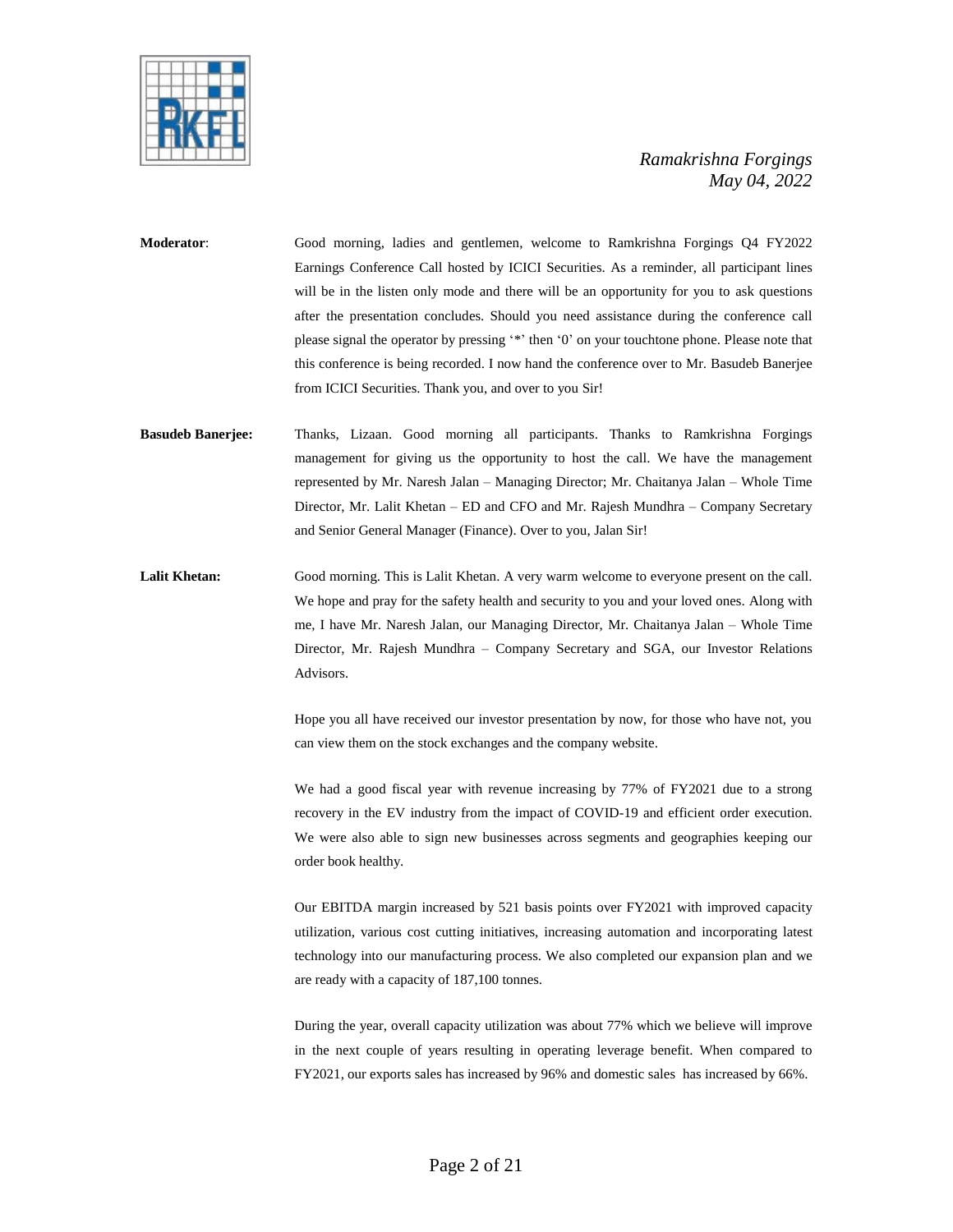

As we create deeper into customers by increasing content per vehicle. We have introduced new products, added new customers, expanded into new geography. As the economy improved, we will increase the sales to South American markets allowing us to expand our exports business. We also saw strong demand for Europe which led to de-risk our export reliance from the United States.

In Q4 FY2022, we managed to bag new three contract aggregating 144 Crores and during the entire year we bagged new businesses were 984 Crores from 18 contracts. We received PPAP clearance and confirmation from European OEM for a multiyear order.

Our new Jamshedpur fabrication facility was approved by one of the leading European OEMs in the mining and earthmoving industry resulting in start of year production. This facility has also enabled us to expand our presence in the railway sector which is an important component of our diversity and strategy. We have commissioned our warm forging plant, and which begins shipping product samples and this will enable us to add a new product to our baskets.

Furthermore, to expand our global needs and to strengthen customer's relationship we have opened new offices in various geographies, these new offices which will be added to our existing offices in United States, Mexico and Turkey will allow us to pursue our aggressive strategy of increasing our export business even further.

While talking about the industry dynamics, despite fuel inflation, chip shortage and geopolitical concerns, the commercial vehicle industry remains optimistic about its growth prospects due to favorable growth drivers. Aside from the E-commerce boom, increased activity in road construction, mining and improved infrastructure spending by the central and state government added to Commercial Vehicle (CV) industry in 2021-2022.

Medium and highly commercial vehicle sales increased by double-digit as a result of increased fleet utilization levels caused by increased economic and infrastructure activity. The semiconductor shortage is likely to persist for some time, the industry has been coping by implementing alternative measures which we expect to resolve in coming quarters; however, the Central governments increase in prices on infrastructure and for development is likely to drive demand in the CV industry. We also see good demand coming from railway and oil and gas segment during the current period.

We are continuously working to derisk our business by diversifying across segments, customers and geographies. We will continue to focus on debt reduction by utilizing a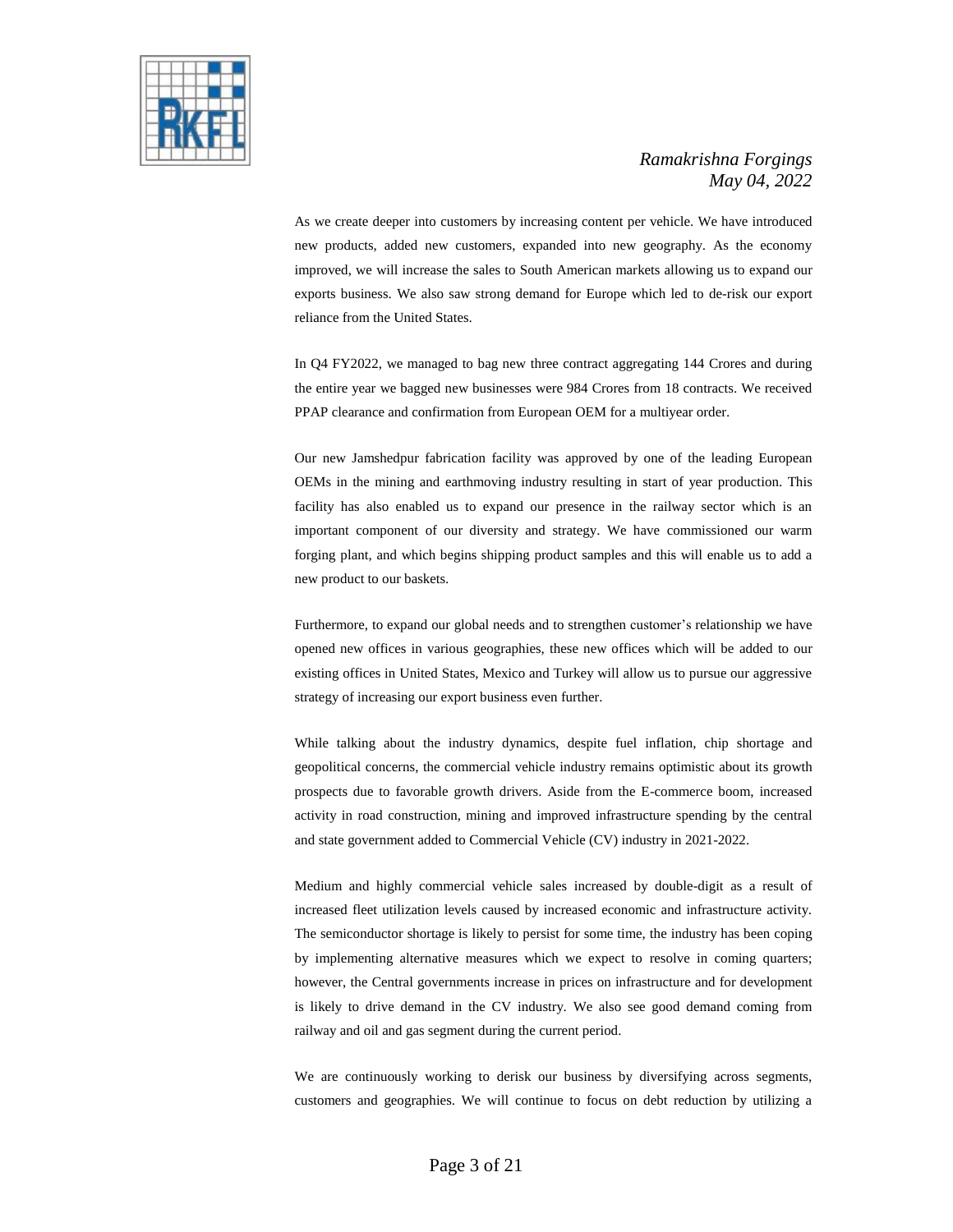

major portion of net operating cash flow for our debt payment. PWC has been engaged in the integration and implementation of ESG which will be environmentally sustainable and socially responsible and will be supported by a strong corporate governance roadmap.

That is all from my side. We can now open the floor for Q&A. Thanks.

- **Moderator:** Thank you. Ladies & Gentlemen, we will now begin for the question-and-answer session. Anyone wishing to ask questions may please press '\*' then '1' on your touchtone phone. Participants are requested to use handsets while asking a question. The first question is from the line of Mumuksh Mandlesha from Emkay Global. Please go ahead.
- **Mumuksh Mandlesha**: Thank you so much Sir for the opportunity. Revenues from EVs expected to grow strongly over the next few years, can you share which products company is targeting and your order book size and what are plans to reach the target?
- **Naresh Jalan:** I think we cannot name the products because of the policy of the company but actually in our presentation if you see, we are already putting the geographies, we are already working on the programs which are going to result in this volumes as predicted in the market in terms of total equipment sales and accordingly we have budgeted the total volumes which we are going to clock in next couple of years.
- **Mumuksh Mandlesha**: If possible like is it for CV segment, PV segment?

Naresh Jalan: It is basically for mix of three-wheelers and PV.

**Mumuksh Mandlesha**: Okay sir, company is targeting to increase the addressable content per vehicle to 84% by FY2027, so which are the products company is targeting and what is the plan to reach the target?

**Naresh Jalan:** I think if you see our presentation, you will be able to visualize that when we started our journey in auto, we started at the back of the vehicle and now we are almost at the entire, when we are targeting we are looking at reaching the entire platform of the whole vehicle, so that is the way we are targeting, we were one of the biggest suppliers for rear axle now we have got into front axle and we are looking at complete value add fully built front axle and that is our target by 2027.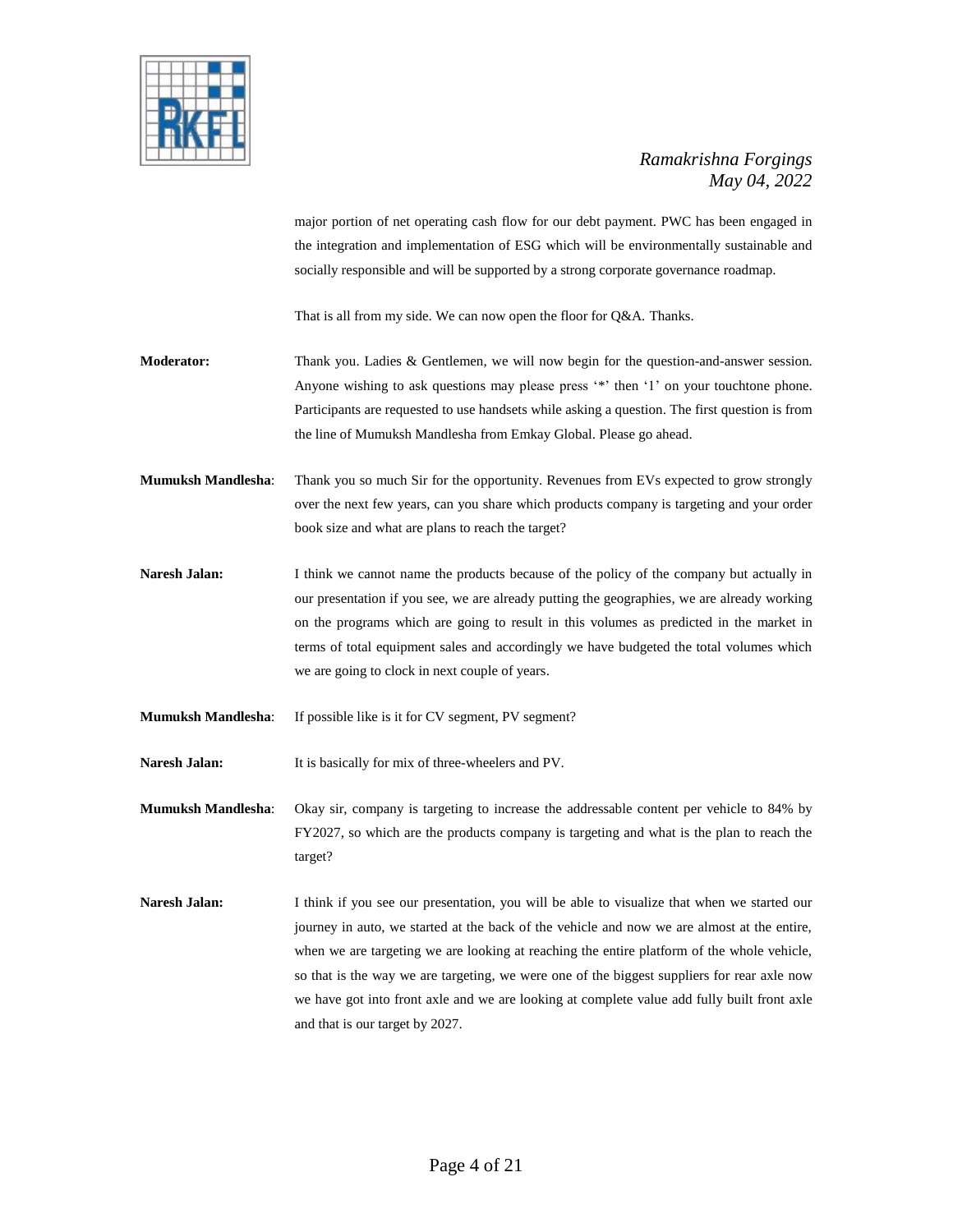

- **Mumuksh Mandlesha**: Thank you Sir and non-auto which contribute 19% revenue in FY2022, so out of which some 10% comes from railways, mining, construction, equipments and oil and gas, can you share what are the other 9% revenues?
- Naresh Jalan: They are mix of industrial components in different industries, it may be from steel, it may be from cement, there are lot of industries where we do small portion of activities which result in higher value but not volume, so in total together and like power sector, these are the places where we cannot exactly plot the percentage, but we have kept it as others basically.
- **Mumuksh Mandlesha**: And Sir, what would be the outflow for FY2023 for the industrial segment?
- **Naresh Jalan:** We are looking to maintain the same, volumes as same revenue.
- **Mumuksh Mandlesha**: So, next year you say that mix should be similar compared to FY2022?
- **Naresh Jalan:** Yes.
- **Mumuksh Mandlesha**: Sir the last question has there been any change in the outlook by overseas CV players players on account of chip shortage and slower free trades?
- **Naresh Jalan:** I think if you see our exports while these problems are there since about three quarters now, we have been constantly able to maintain our exports because of the break up in the geographical segments and we believe that with addition of new segments such as South America, Thailand and other places, I think we will be able to maintain the same growth may be some country specific, it goes further down but we as RKFL do not believe that our overall portfolio is going to decline in terms of exports.
- **Mumuksh Mandlesha**: Sir, basically, there is no change has been happened recently, right in terms of a demand outcome by OEMs?
- Naresh Jalan: No, there has been demand but changes by the OEMs but we cannot reflect on a particular OEM who has changed but in overall if you see country specific or our journey in exports we have been able to grow or maintain the same levels despite this challenge is already been there.
- **Mumuksh Mandlesha**: Okay and Sir you have mentioned that there would be some inventory correction over next few quarters, so what kind of impact would be there?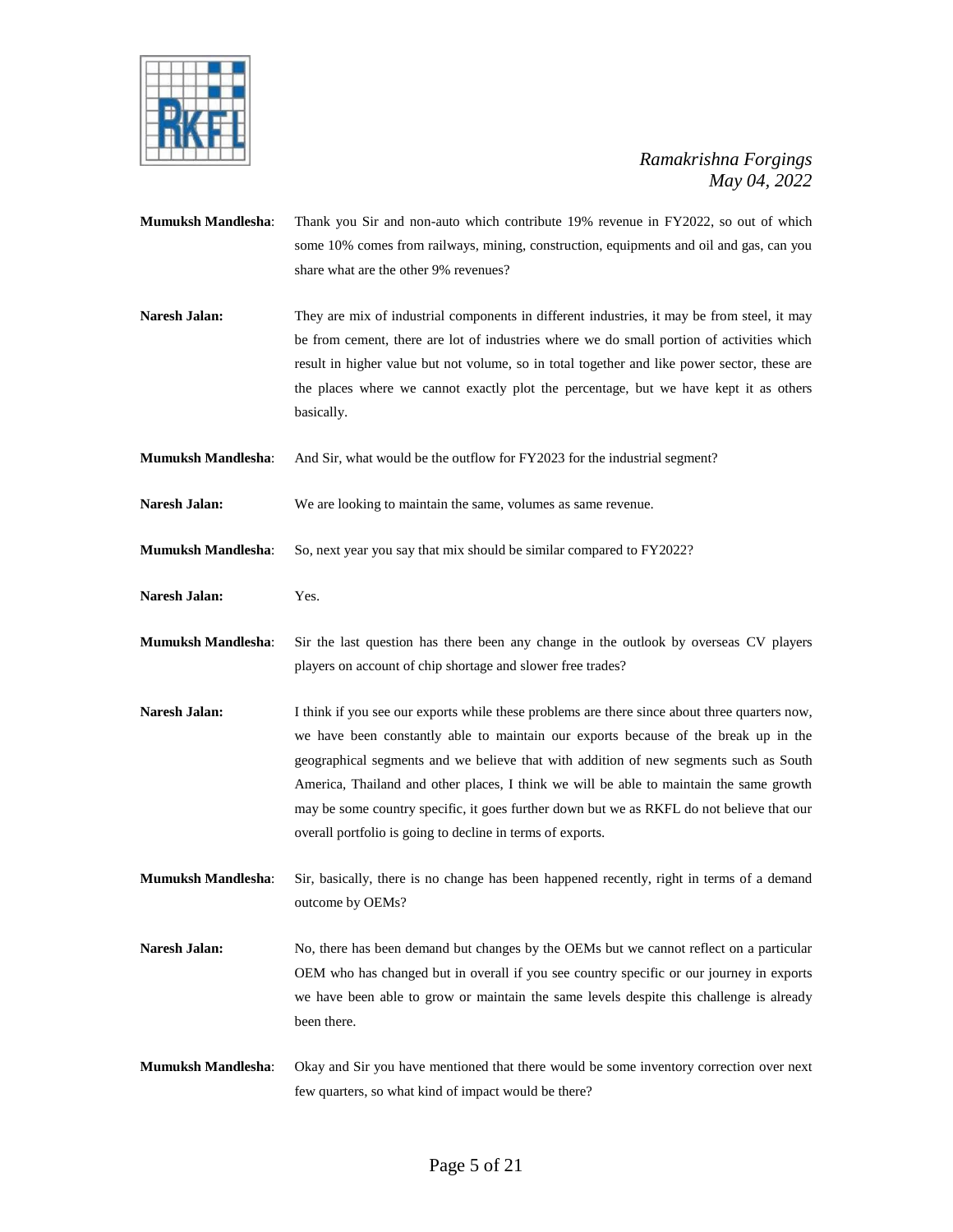

- **Naresh Jalan:** We do not foresee any impact due to any of this and we as projected we will continue to grow and we have never said that there is going to be an inventory correction because of build rate is so slow, I do not think there is any built up of inventory at export platform.
- **Mumuksh Mandlesha**: Okay, thank you so much Sir.

**Moderator:** Thank you. The next question is from the line of Agastya Dave from CAO Capital. Please go ahead.

- **Agastya Dave:** Thank you very much for the opportunity Sir and I must congratulate you some of the cost cutting measure that I can see in the line items, they are really impressive, I was expecting quite a bit of hit on you P&L but you guys have managed cost very well, my first two questions are on cost itself. Is there any component of the RM pricing which has not been passed given as a pass through by your clients and which we can expect going froward and what would be the impact of gross margins because of that and a related question is on fuel, can we expect these prices as a percentage of revenues to be constant going forward or slightly better, is this the peak fuel cost that we have seen?
- **Naresh Jalan:** I think in terms of peak fuel we are trying to make some changes in terms of our usage converting lot of our internal capacities, moving out from usage of gas and furnace oil over LDO to electricity, so I think you will be able to see in this year lot of this thing is happening by which it may not happen in the next quarter itself but over the whole year, you will see that lot of actual fuel usage going down and electricity usage increasing by which I think we will be able to save huge both on cost in terms of fuel as well as we will be saving RM because of the heat loss.
- **Agastya Dave:** Okay brilliant Sir and on RM costs, is there any component of the normal pass-through mechanism which has not been paid because of lag?
- Naresh Jalan: I would not be able to comment on this because I am exactly not aware in terms because this has been dealt by marketing but as we know we have most of the RM we have a contractual obligation with all our OEMs to pass on RM with one quarter lag or one month lag, so this happens on a cyclic basis, so I think as far as balance sheet is concerned, 99% of the RM has been captured in terms of pass through but it happens in a due course, so complete P&L will never get hit because of non-pass through, it may happen with one quarter lag but it is not that it is going to have P&L effect.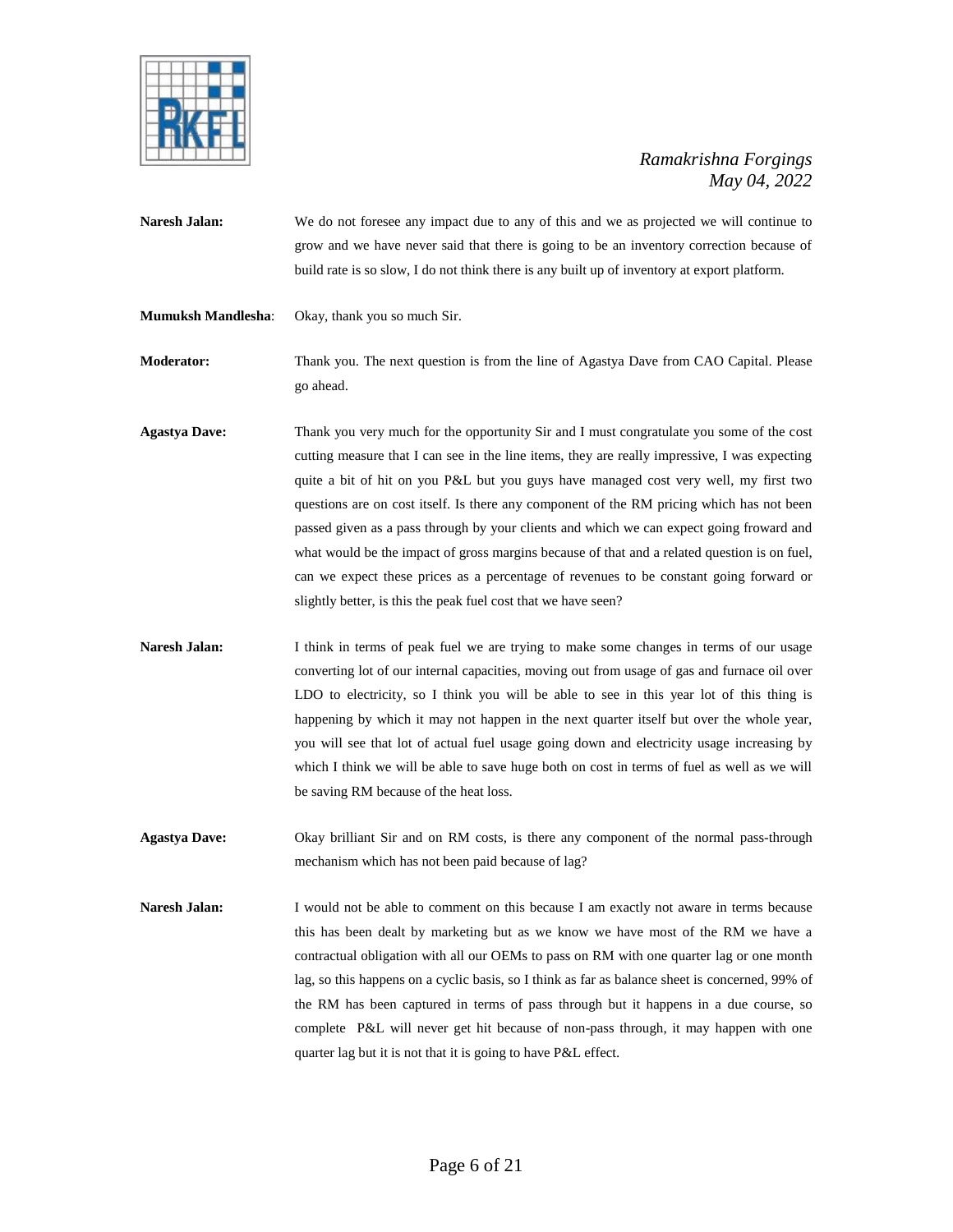

- **Agastya Dave:** Right, Sir in terms of additional freight that we have paid because of extraordinary rates as of now, can you quantify that number and what are you seeing on the freight side because at least as far as US shipments are concerned, there are like some reports which are coming out that situation is improving, it is not as bad as it was earlier, so first of all, can you quantify the additional extraordinary freight cost that you have incurred during the year and what is the situation as of now?
- **Naresh Jalan:** I think quantum of exact freight, I think Lalit will be able to answer this question but in terms of availability of containers right now, yes situation is better than what it was in the month of December but this war again things have started becoming difficult because of the crude oil prices the cost what we thought will come down, we are not seeing the same happening but yes in terms of availability, the availability has improved but it is at a cost, it is not without a cost. Lalit, can you answer the quantum of freight cost we have incurred extra?
- Lalit Khetan: Yes, the freight cost has risen in all the geographies and steepest being in the North America it has gone to almost four times to four and a half times up from the rates what we are paying in the last year.

**Agastya Dave:** Right, even now Sir, as of now or were you saying the year as an average?

Lalit Khetan: Yes, so it is almost five times right now, more than five times but it is four and a half time on average for FY 22..

**Agastya Dave:** Okay and that is hitting you primarily on the export side?

- **Lalit Khetan:** Yes, that has eaten up some part of the all margin, we have been able to recover some part of it from the customers but entirely it cannot be.
- **Agastya Dave:** Sir, could you quantify that part, how much you have been able to recover?
- Lalit Khetan: I think in the full year we have been able to recover around 60 Crores from the customer on account of rates.
- **Agastya Dave:** Sorry Sir, how much?
- Naresh Jalan: 60 Crores.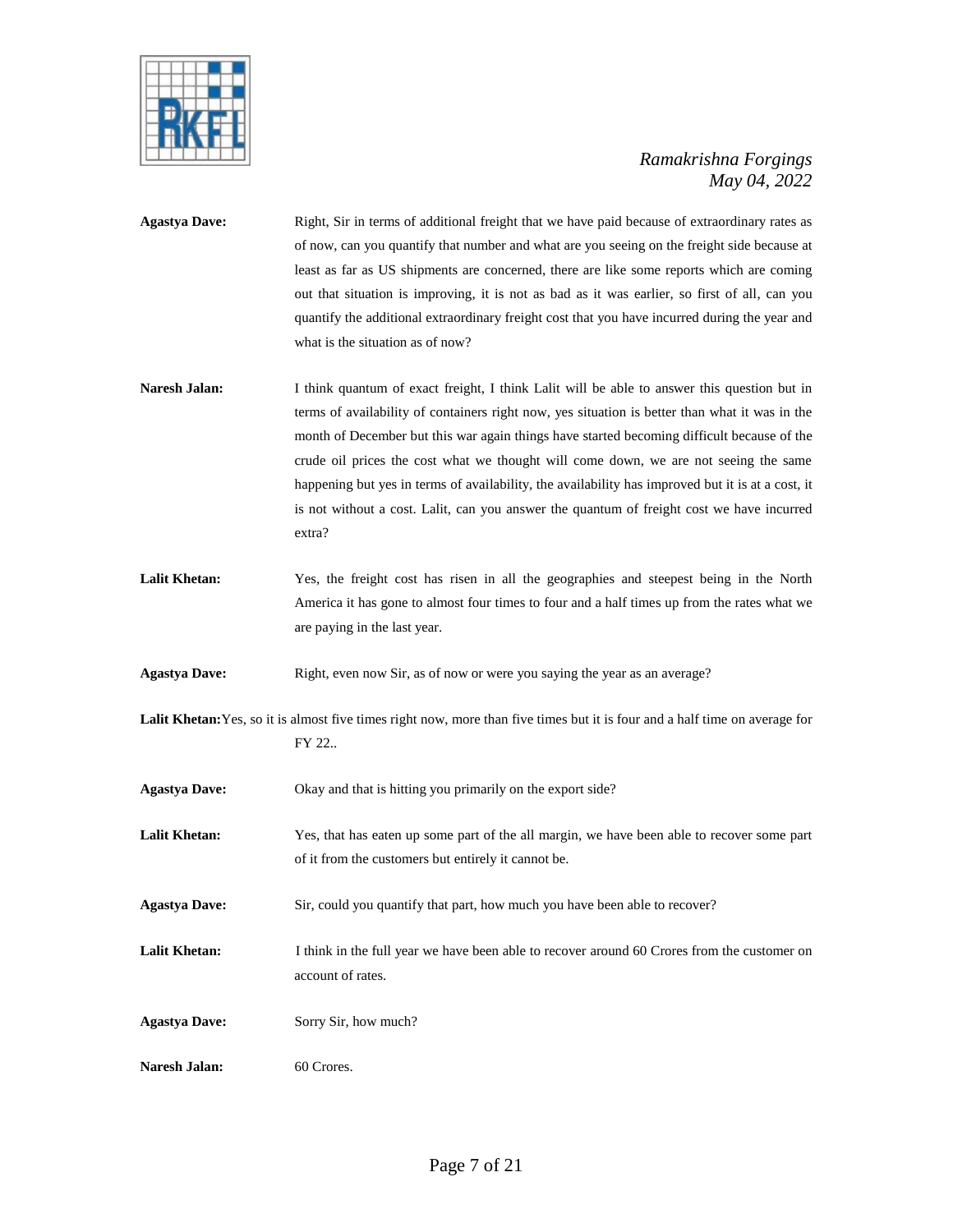

- **Agastya Dave:** 64?
- Lalit Khetan: 60 Crores.
- **Agastya Dave:** Crores, as absolute number, okay, Sir one final question, this is on the nature of the cost we incur when we ramp, you mentioned that in the guidance that you have said that next year we expect the turnover to go by 22% to 25%, I am assuming that is mostly volume and if you actually achieve that kind of volume growth like is the operating leverage as linear as it appears on the P&L specially during this year that when our utilization went up by so much, our margins expanded by 500 basis points, can we expect the similar trajectory going forward or will it be more of a diminution return kind of a situation?
- **Naresh Jalan:** I think you will be able to see still growth both in terms of topline and bottomline but the amount of inflextion which has happened of 500 basis points, it may not happen as that much but yes you will be able to see continuous growth in terms of overall margins which we feel that is going to continue for at least six to eight quarters.
- **Agastya Dave:** Sir, at peak utilization what kind of ROE's, can you generate and what kind of margin is there a cap to it, let us say can you cross a 25% or 27% EBITDA margins and probably 20% ROE's, is there a cap to the number or you can actually the more efficient you become you get to keep the efficiency gains that you generate?
- Naresh Jalan: More efficient we become more ROE is going to happen, we are looking at somewhere in this year you will be able to see a 20+ ROE, I think we are very extremely positive on it and I think going forward within this year only you will be able to see those kind of ROEs but we can easily say that as we ride up the value add chain and as we improve our internal efficiencies, I think we will see much better ROEs going forward.
- **Agastya Dave:** Excellent Sir, one final question which the previous participant also asked about any order cancellations especially in North America because of freight rates, they're are slightly wobbly as of now, so are you seeing anything from the OEM side, I am specifically asking for North America, not for your export markets?
- Naresh Jalan: I think I can only tell you it is a big no. We have had no order cancellations whether it is North America, whether it is Europe or anywhere in the world, my contracts with my customers are strong and it will be till FY2024 end.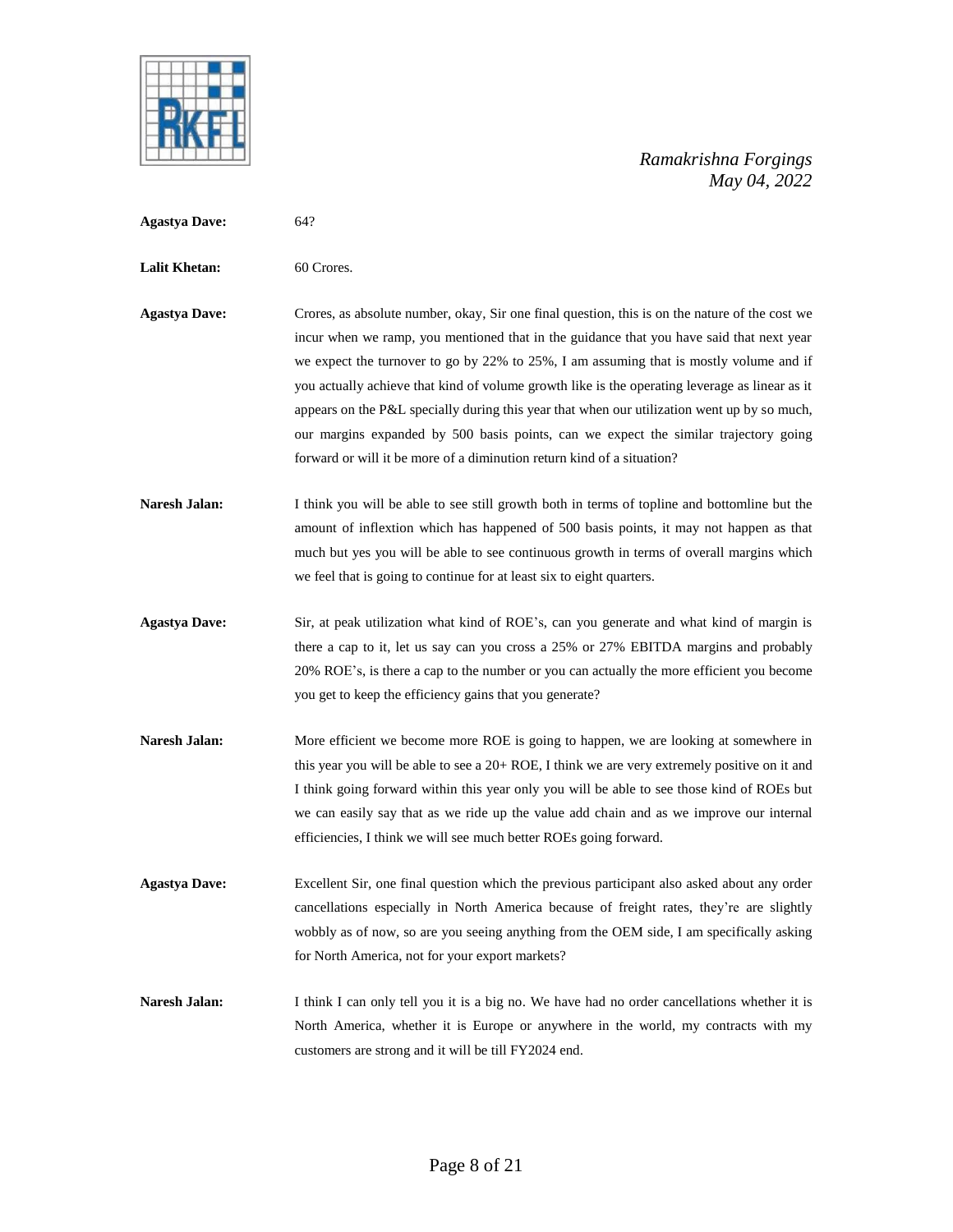

**Agastya Dave:** Excellent Sir, thank you very much Sir. Great performance. One request, if you can improve the quality of the P&L that you publish on BSE and NSE, the presentation is amazing but the actual result document, the line items are not very clear, it is very hard to read, that is my only request. Naresh Jalan: We will take your suggestion on board, and we will surely try and implement. **Agastya Dave:** Thank you very much Sir. Your disclosures have improved dramatically, your presentations are very, very useful, so all the best. Thank you very much. Naresh Jalan: Thank you. **Moderator:** Thank you. The next question is from the line of Abhishek Jain from Dolat Capital. Please go ahead. **Abhishek Jain:** Thanks for the opportunity and congrats for strong set of numbers Sir. Going ahead domestic revenues mix will improve, so how it will impact the overall gross profit margins of the company? Naresh Jalan: Can you please repeat the question and can you use the handset? **Abhishek Jain:** My question was related with the gross margins, basically going ahead the domestic revenue mix will improve, so how it will intend the overall gross margin of the company? Naresh Jalan: I think gross margin is going to remain strong, right now we are at a threshold wherein as our capacity utilization improves, we will continue to improve on the margin side. **Abhishek Jain:** Going ahead, we are expecting that domestic revenue will outperform against the exports revenue, so in that case can we expect that margin will go down slightly? Naresh Jalan: I think in terms of revenue mix, we still believe that we will be able to sustain 50-50 or 45-50, so I do not think there is going to be much change in the premix in terms of export and domestic volumes going forward also and I think in terms of margins, the capacity utilization ultimately is going to decide how better we perform on our gross margins. Lalit Khetan: And Abhishek, I would like to add here, because if you look at the results for the Q4, we had 421 Crores of domestic sales and 260 Crores of export sales, so revenue mix is already towards domestic but we have been able to post a decent margin in the quarter also.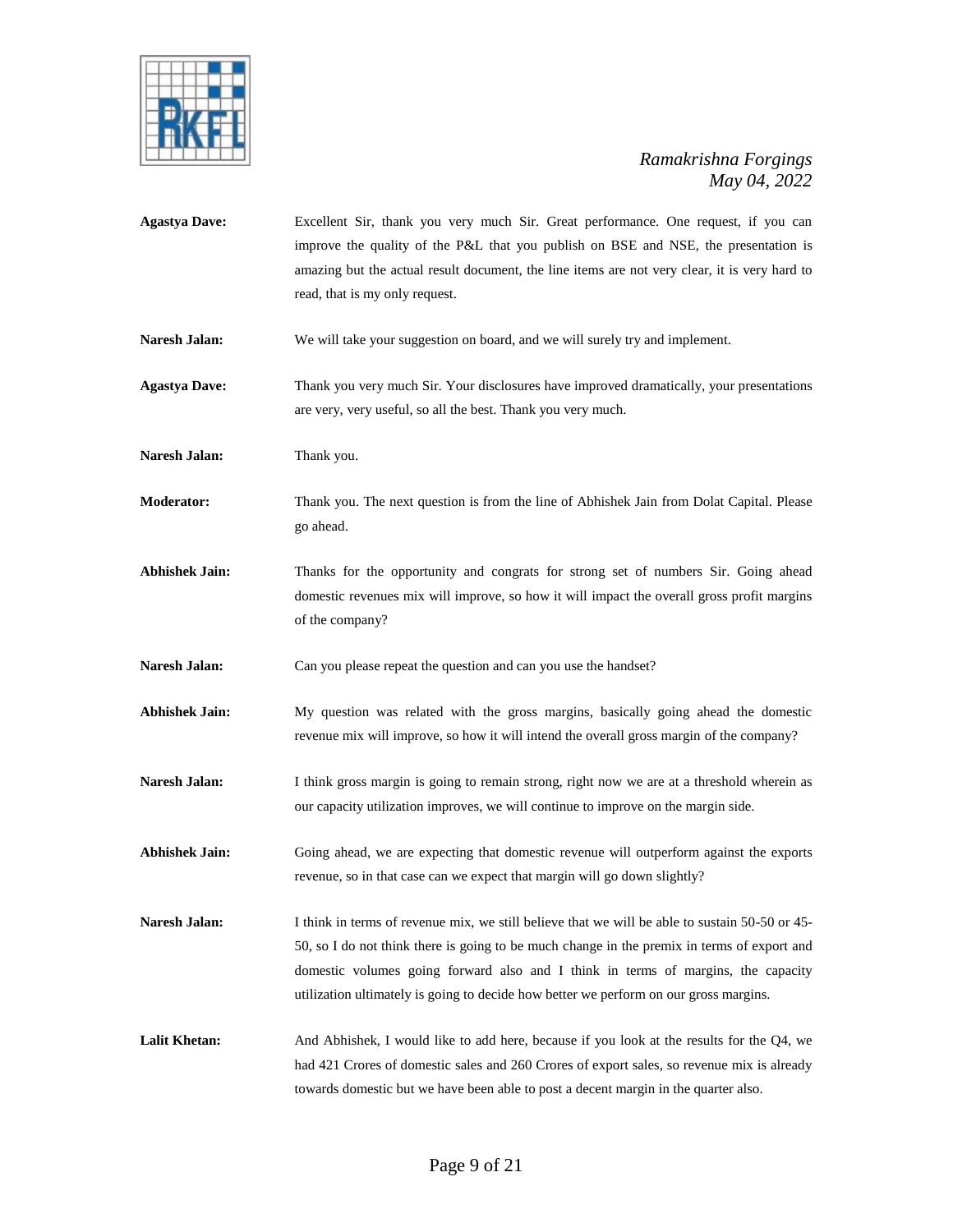

- **Abhishek Jain:** Okay Sir. In the last quarter, you had mentioned that there was high inventory lying at your warehouses and this Quarter also production is higher than the sales and if we see the trend production versus sales, so in last year production was 32000 metric tonne higher than the sales, in that case what is the outlook for the margins especially when inventory buildup is high for the exports?
- **Naresh Jalan: No I** think inventory is not high at exports because the shipping time increased from last year if you see the shipping time was 45 days from plant to warehouse, now shipping time is almost 85 to 90 days, that is the reason material in float has increased and that is we have to do because we are committed to maintain JIT at customer end, so obviously we will need build in those shipping time in terms of our inventory is concerned.
- **Abhishek Jain:** Sir, during this quarter we have also seen the export realization has gone down while the domestic realization has gone up, so it is because of the correction of the international freight rate that export realization is going down?
- Naresh Jalan: No, this has nothing to do with the correction in international freight rates,

**Lalit Khetan:** No, it is a increase by Rs. 5 per kg in the quarter and it has not gone down.

- **Naresh Jalan:** That is also because premix and I think if you are comparing it with the domestic, it is only because of the premix changes and all. I do not think if there is any realization change across the board.
- **Abhishek Jain:** You are looking a strong revenue in the LPG side especially from the Russian regions also, so how do you see business ahead given the ongoing what in the European regions?
- **Naresh Jalan:** I think Russia was never a very big order book, it was a small order book and I think we would not like to comment right now on that, we would like matters to settle down in Russia before we would like to comment on that.
- **Abhishek Jain:** So, what is the current outlook for the European business for the FY2022?
- **Naresh Jalan:** Europe, we continue to grow and we as in my earlier answer also I have said, our exports are having robust growth with new order wins, new components getting added to the segment and we continue to maintain that this next couple of years in exports look to be bright with this those additions are concerned.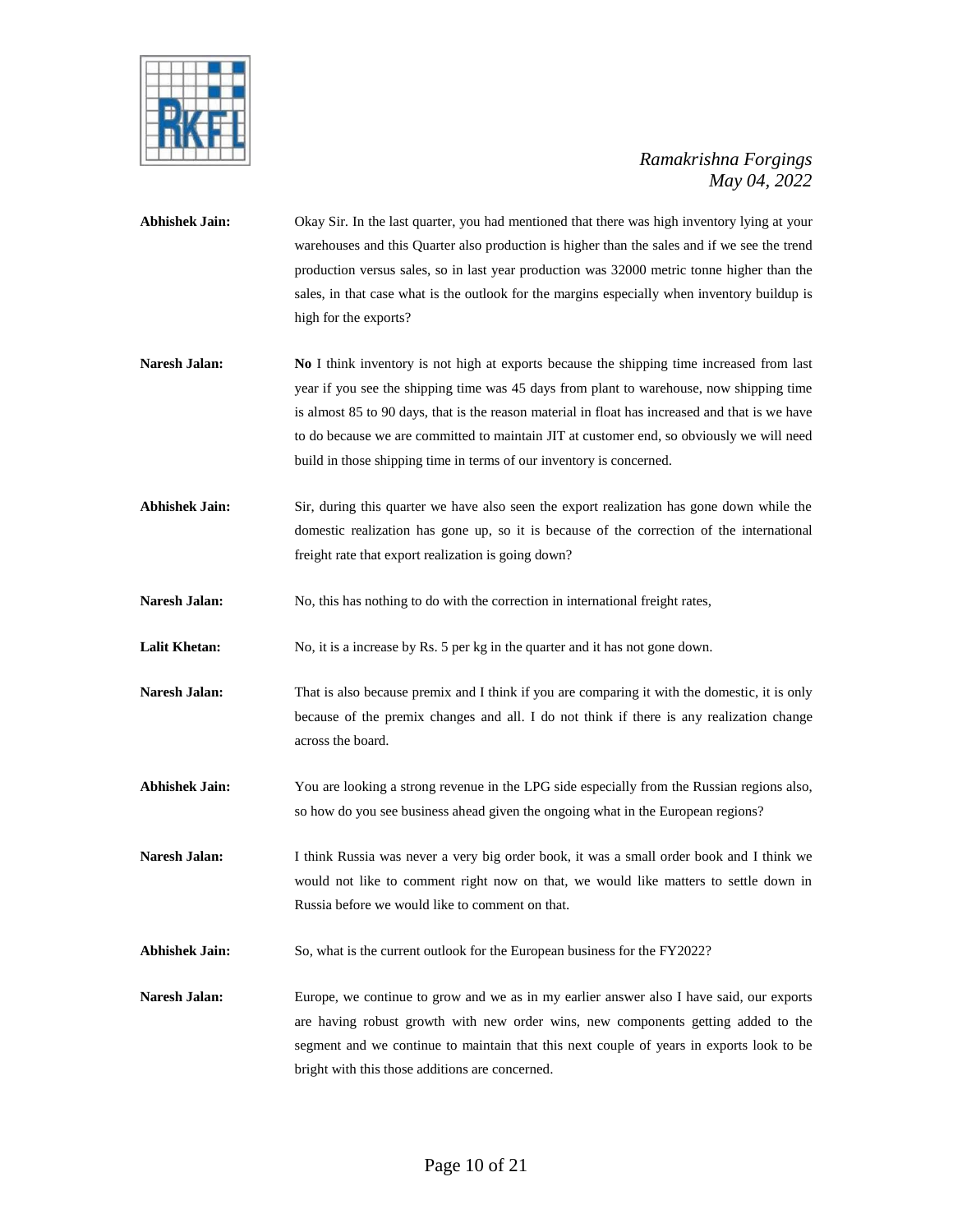

- **Abhishek Jain:** Okay Sir and my last question is related with the current order book in this non-auto segment, how much is current order book in the non-auto?
- Naresh Jalan: No, we will not be able to put any number to it, as a percentage we have already shown it in our presentation and we believe that we will be able to grow further on the non-auto segment, from 18% I think we will see further non-auto segment to grow further in coming years in terms of absolute percentage over revenue.
- **Abhishek Jain:** So, what mix change can we expect going ahead, right now it is 18% to 19%, can we expect 25% to 30% in next two years to three years?
- **Naresh Jalan:** We are targeting the same I think by next three years to four years, we should be looking at close to around 75-25.
- **Abhishek Jain:** Thanks. That is all from my side.
- **Moderator:** Thank you. The next question is from the line of Amin Pirani from JP Morgan. Please go ahead.
- **Amin Pirani:** Yes Hi Sir, Thanks for the opportunity. My question was mainly on the cost side, obviously your industry is a big consumer of power, so are we seeing any risks in terms of power availability or in terms of an increase in power costs given the kind of crisis that we are seeing in the country right now?
- **Naresh Jalan:** No, I think we are not experiencing any power shortage right now as well as we have a systematic revision system which we have already built in the cost while calculating, I don't see any steep hike going forward uninformed.
- **Amin Pirani:** Okay and there are no an increase in any power availability or power cuts?
- **Naresh Jalan:** We are not experiencing any power outrage.

**Amin Pirani:** Understood, that is helpful Sir. And Sir on the domestic side, it is given that commercial vehicles continue to be good and you know you have also mentioned that, obviously we are seeing an improvement in volumes but again in terms of pass through of raw materials you mentioned that it is generally a one month to a one quarter lag but has that changed given the kind of price hikes we have seen in commodities like our customers as willing as they were in the past or there is some slightly more delay than we are used to in the past?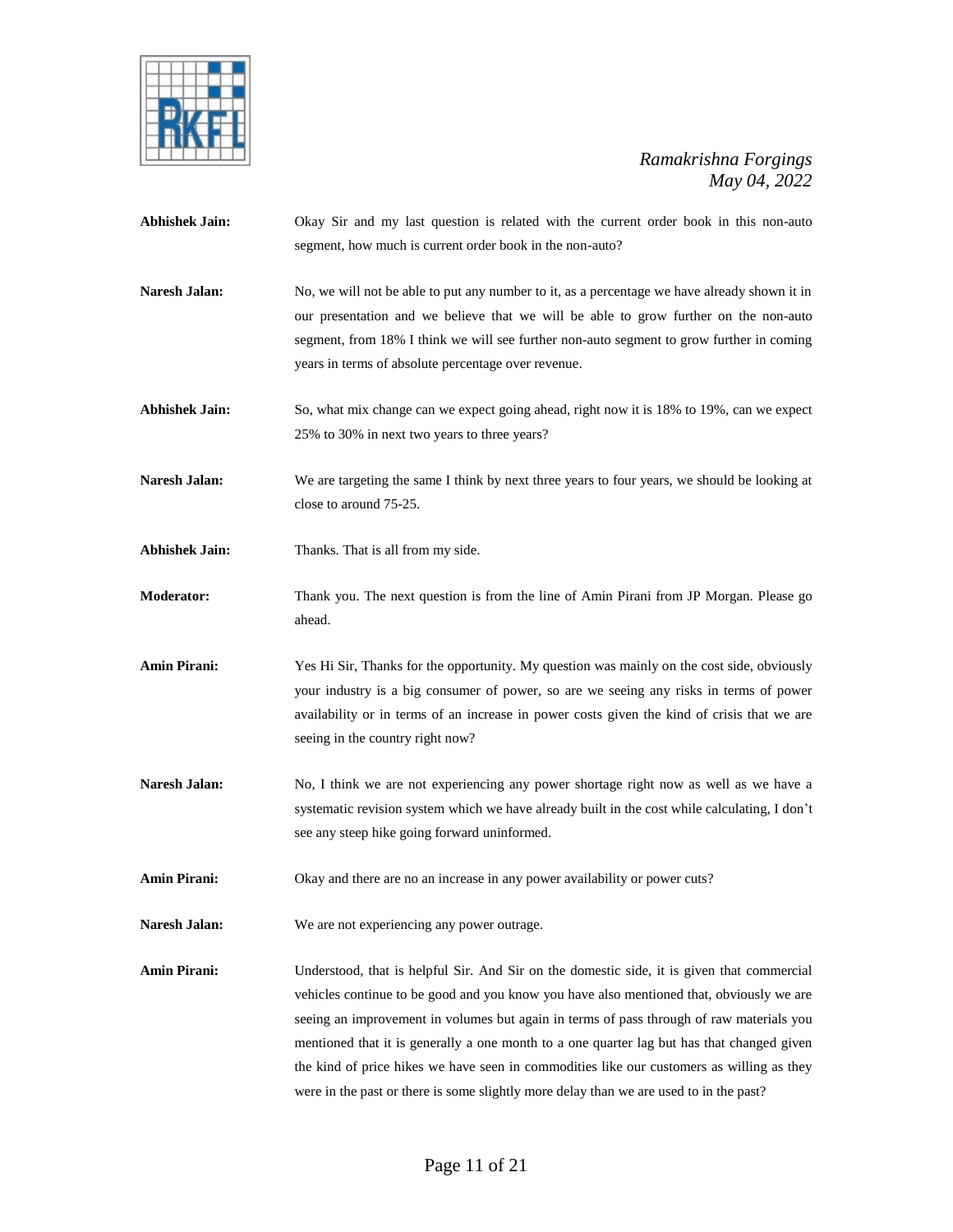

- Naresh Jalan: No, I think for us commodity is not a cost which we discussed directly with the suppliers, it is the OEM who directly discuss the pricing figures with the suppliers and they fix up the price increases and the date and accordingly whenever they fix up, they inform us and accordingly we pass it on, so it is basically we don't negotiate so we don't get affected also.
- Amin Pirani: Understood, that is helpful Sir. I will come back in the queue.
- **Moderator** Thank you. The next question is from the line of Subrata Sarkar from Mount Infra Finance. Please go ahead.
- **Subrata Sarkar:** Yes Sir, My question is more on the like cash flow side, this year like whatever cash flow I mean whatever profit we have generated like our profit is around 260 Crores PBT whereas in terms of cash flow from operation has boiled down to 42 Crores only, so I can understand because we are growing so we have invested heavily on capex and it has got used in inventory as well as on trade receivables, so my bigger question is from now onwards since you have already disclosed in your PPT that the objective is debt reduction, so what kind of debt reduction can we expect in next one year? This is my first question.
- Naresh Jalan: Subrata, we have mentioned very clearly the capital allocation, my finance team has very clearly defined the capital allocation policy for next three years, I think that is in line with what company feels going forward.
- **Subrata Sarkar:** Yes, Sir but of course like historically we have not really continued on repaying a lot of loan basically, so that is why my question is like now onwards?
- Naresh Jalan: I think you need to see historically how the company has grown, so obviously growth cannot come without capex.
- **Subrata Sarkar:** No, obviously Sir cannot come without capex, but what I mean to say since you are now disclosed what I mean to say historically we have not met our own goal?
- **Naresh Jalan:** Till now, we have not given any capital allocation policy and now when we have given a capital allocation policy very clearly defined on the presentation, so obviously company has something in mind which the company wants to stick to.
- **Subrata Sarkar:** Okay, so in that respect can we expect what we have seen in last three years historically and what is our current policy there is some change on that because historically we have not really repaid a lot of loans but now we are talking about you repaying that of debt basically?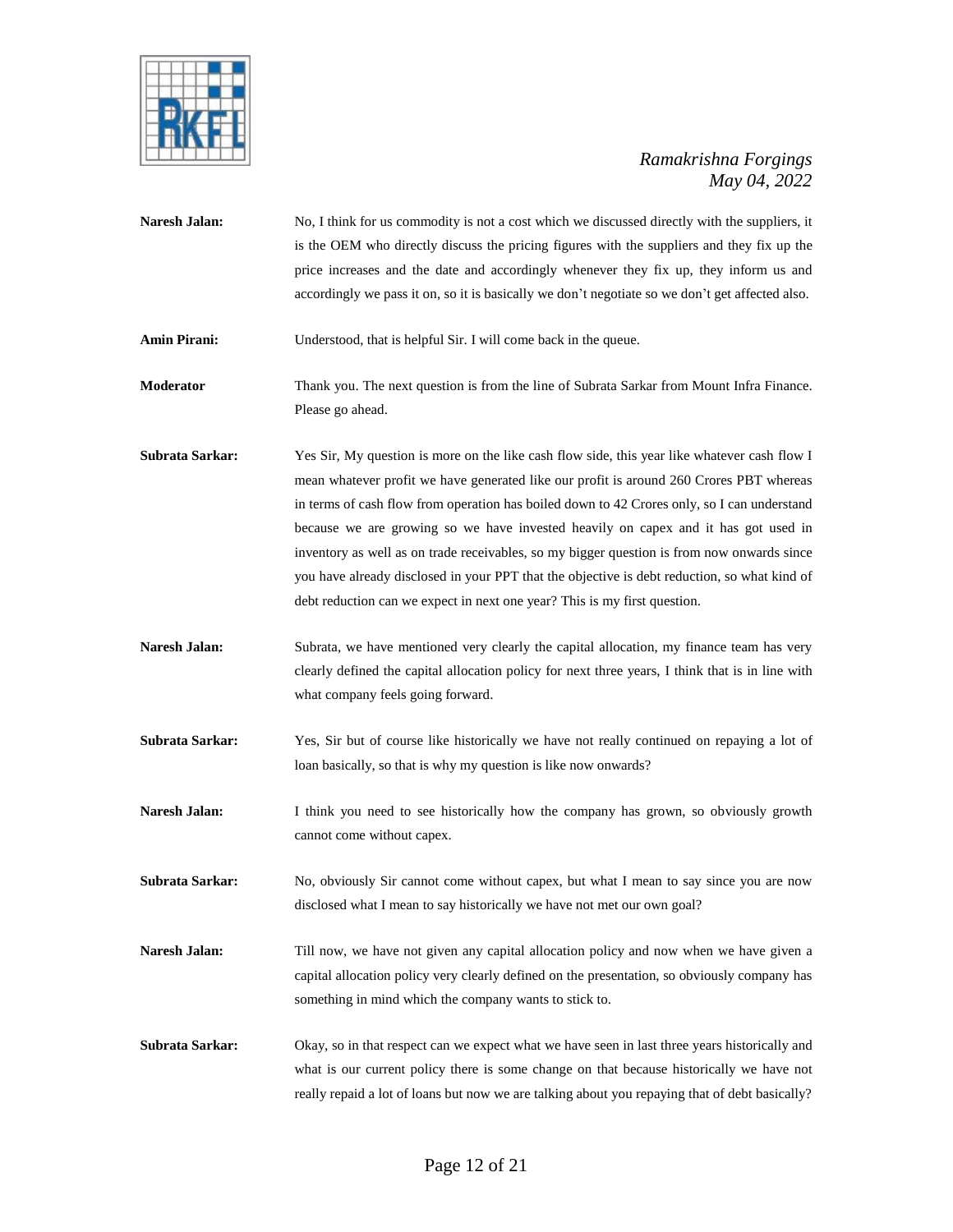

- Naresh Jalan: I think obviously we have repaid debt that is the reason we have been able to get new debt so obviously I am not able to understand what you are telling me, historically the debt has not been repaid I am not been able to understand that.
- **Subrata Sarkar:** No, I am talking about the next year net debt. That is my objective, I am talking about reduction in net debt, whenever we have repaid loan, we have taken loan against that also, so I am talking about net basis, the balance sheet debt figure?
- Naresh Jalan: Do you have any further questions from you?
- **Subrata Sarkar:** No, this is primary question.
- Naresh Jalan: I think I have properly explained. I think, Lalit, can you please answer to what exactly he needs.
- **Lalit Khetan:** See we have already clearly defined whatever we are generating cash surplus in the upcoming years, we will deploy 50% to 60% of that to the reduction of debt or payment of debt and about 30% to 40% would be deployed towards capex and working capital, so yes if there is higher price increase and there may be some other requirement it may change little bit but my policy now we have clearly stated it will be towards that only and we will stick to that.
- **Subrata Sarkar:** Okay Sir, thanks. That clarity like I was looking for that clarity that is my only question from my side.
- **Moderator:** Thank you. The next question is from the line of Akhil from VT Capital. Please go ahead.
- Akhil: Congratulations on a great set of numbers, my question is a little more broad based, I want to understand how you are thinking from the Indian CV point of view because we talked to some freight operators and they say that their margins are higher, they are extremely bullish on the CV cycle for the next two years, so internally what else is sort of projection you are having, what sort of capacity do you plan to ramp up may be in the future I just want to understanding on that? Thank you.
- Naresh Jalan: In terms of CV, we are also overall in domestic segment we are extremely bullish with the amount of infra spending which the Government of India projects and we are capex ready in terms of utilizing this opportunity to grow the company.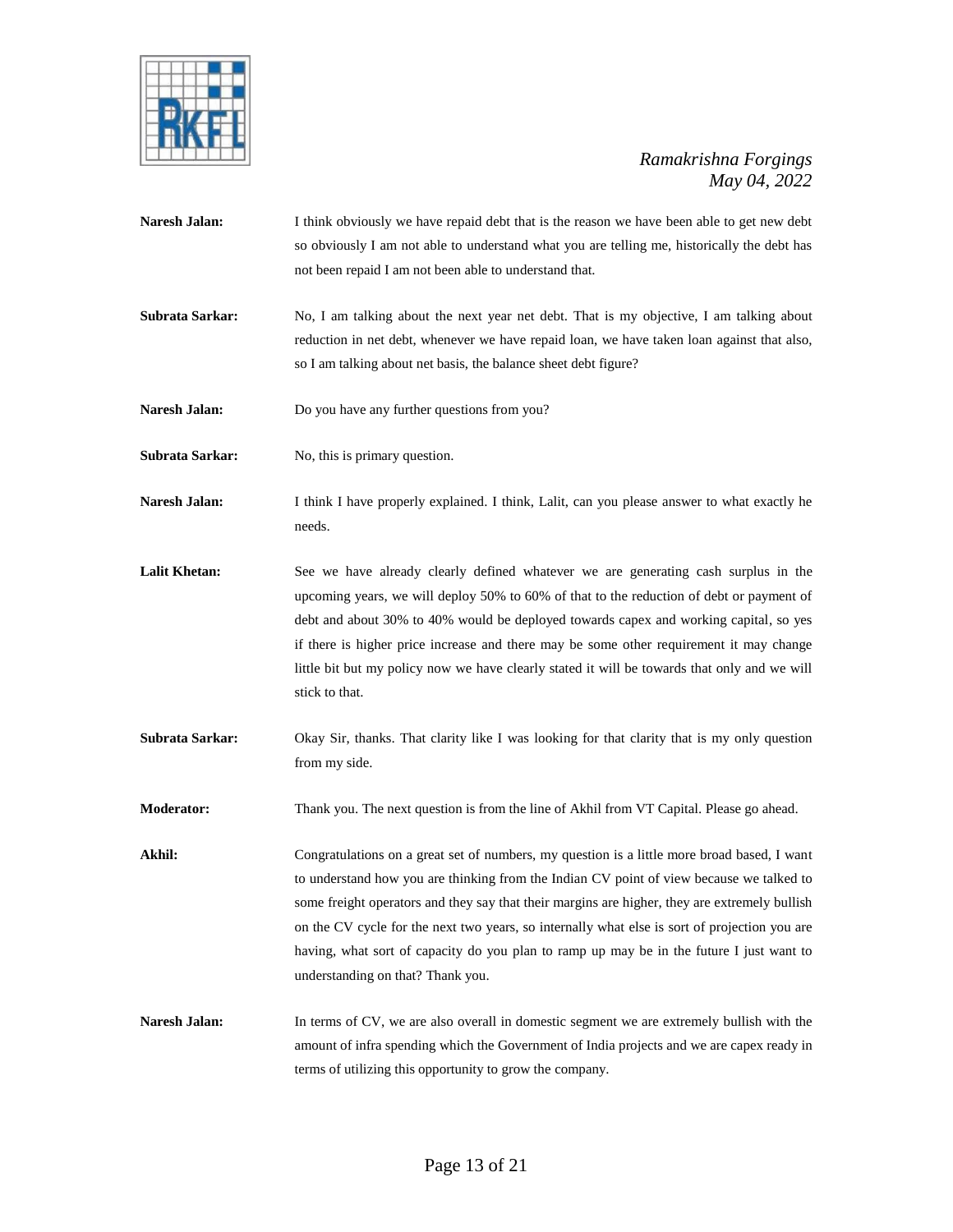

| <b>Moderator:</b>    | Akhil are you done with your questions?                                                                                                                                                                                                                                                                                                                                                                                                                                                                                                                                                                                                                                                                                                                                                                                                                                              |
|----------------------|--------------------------------------------------------------------------------------------------------------------------------------------------------------------------------------------------------------------------------------------------------------------------------------------------------------------------------------------------------------------------------------------------------------------------------------------------------------------------------------------------------------------------------------------------------------------------------------------------------------------------------------------------------------------------------------------------------------------------------------------------------------------------------------------------------------------------------------------------------------------------------------|
| Akhil:               | Yes Ma'am I'm done. Thank you.                                                                                                                                                                                                                                                                                                                                                                                                                                                                                                                                                                                                                                                                                                                                                                                                                                                       |
| <b>Moderator:</b>    | Thank you. The next question is from the line of Aditya Makharia from HDFC Securities.<br>Please go ahead.                                                                                                                                                                                                                                                                                                                                                                                                                                                                                                                                                                                                                                                                                                                                                                           |
| Aditya Makharia:     | Yes hi Sir, I just wanted your thoughts on the US Class 8 cycle, on the one hand you have<br>been saying that there is a chip shortage so the orders are really not that strong because<br>there is a long waiting period but on the other hand we hear that the US infrastructure bit is<br>getting delayed in the US and also manufacturing is slowing down there, so what do you<br>expect the Class 8 sales to be this year and can you just separate the noise from the fact for<br>us? Thanks.                                                                                                                                                                                                                                                                                                                                                                                 |
| <b>Naresh Jalan:</b> | Aditya, I am not the right person to or we are not the right person to define what is<br>happening with the Class 8 so but in terms of overall US market whatever we hear is that<br>the built rate is slow because of non-availability of chips and few other components because<br>of the pig iron shortage because of the Russian war right now but in terms of backlogs, yes<br>there is a huge backlog in the system which may cover almost eight months to ten months<br>of the built rate at a full volume and whatever we hear from the OEMs things are stabilizing<br>but if everything, if you want to know it is okay, I do not think we will be able to comment<br>but I think we are seeing much green shoots in US built rates right now and I think we will<br>continue to see in next couple of quarters with the backlogs which are already there in the<br>system. |
| Aditya Makharia:     | Okay and how much is US as percentage of sales for you?                                                                                                                                                                                                                                                                                                                                                                                                                                                                                                                                                                                                                                                                                                                                                                                                                              |
| Naresh Jalan:        | I think right now I do not remember but that is on the presentation completely there US<br>sales what is there, we have defined geographies very clearly.                                                                                                                                                                                                                                                                                                                                                                                                                                                                                                                                                                                                                                                                                                                            |
| Aditya Makharia:     | Got it, no I just said it is a significant portion for us, so sort of moves the needle materially<br>if the Class 8 sales pick up?                                                                                                                                                                                                                                                                                                                                                                                                                                                                                                                                                                                                                                                                                                                                                   |
| Naresh Jalan:        | We are not more in Class 8 right now, as we see we are across all segments except<br>passenger vehicles in US, be it SCV, Class 8, Class 5, Class 7 all the classes we are there.                                                                                                                                                                                                                                                                                                                                                                                                                                                                                                                                                                                                                                                                                                    |
| Aditya Makharia:     | Okay, thank you.                                                                                                                                                                                                                                                                                                                                                                                                                                                                                                                                                                                                                                                                                                                                                                                                                                                                     |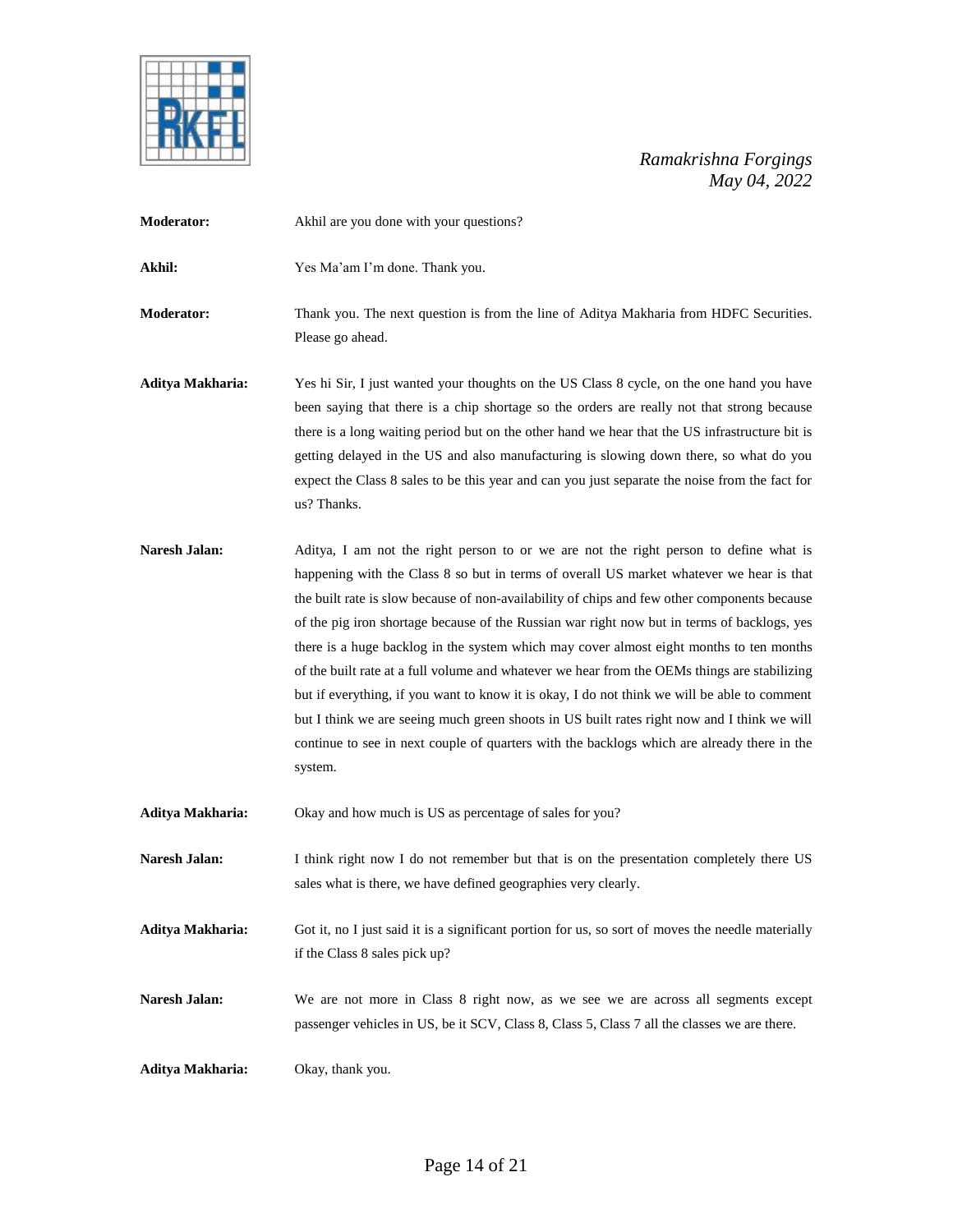

- **Moderator:** Thank you. The next question is from the line of Raghunandan NL from Emkay Global. Please go ahead.
- **Raghunandan NL:** Thank you Sir for the opportunity. Congratulations on stellar numbers. Firstly, my question was on the revenue side. Thank you for providing the revenue growth outlook at 20%-25%, can you indicate how much revenue could approximately get added in FY2023 because of new orders and also on the fabrication business, what was the revenue in FY2022 and how do you see it increasing in FY2023, would it be roughly around 100 Crores in FY2022?
- Lalit Khetan: Fabrication business revenue is not much because we only started facility in the month of October only and for FY2022 fabrication turnover was in the range of around 10 Crores but certainly in FY2023 we are looking it jump multifold.
- **Raghunandan NL:** Thank you Sir and approximately how much could be the addition because of the new orders?
- Naresh Jalan: Raghu, I think exactly to quantify the new orders because most of the orders are in sample stage or field trial stage, so we will wait till each order starts moving into the larger platform, so we exactly cannot predict when each component comes out of field trial and gets into larger production.
- **Raghunandan NL:** Understood Sir. Is it right to assume that with the current capacity we can go up to a revenue potential of 3500 Crores to 4000 Crores and also can you kindly indicate what could be the capex plan for FY2023?
- Lalit Khetan: I think Raghu, our capital allocation is very clear in terms of specifically for FY2023 we would not like to indicate anything but overall what we have said is whatever is our cash flow from operations from that 60%, 50% to 60% will be paid as debt and balance, 40% around we will be utilizing for capex for next three years and the capex mainly will be on the value ad side not on the next forging capacity increase most of the capex will be only on the value ad side.
- **Raghunandan NL:** Thank you Lalit Sir. The capital allocation strategy slide is very helpful. My last question, on the cash conversion cycle days, can you indicate the strategy for improving it going forward?
- **Lalit Khetan: See** Raghu, the cash conversion what is happening on the debtor days it cannot help, on the inventory side, I think we have an inventory level due to the continuous increase in the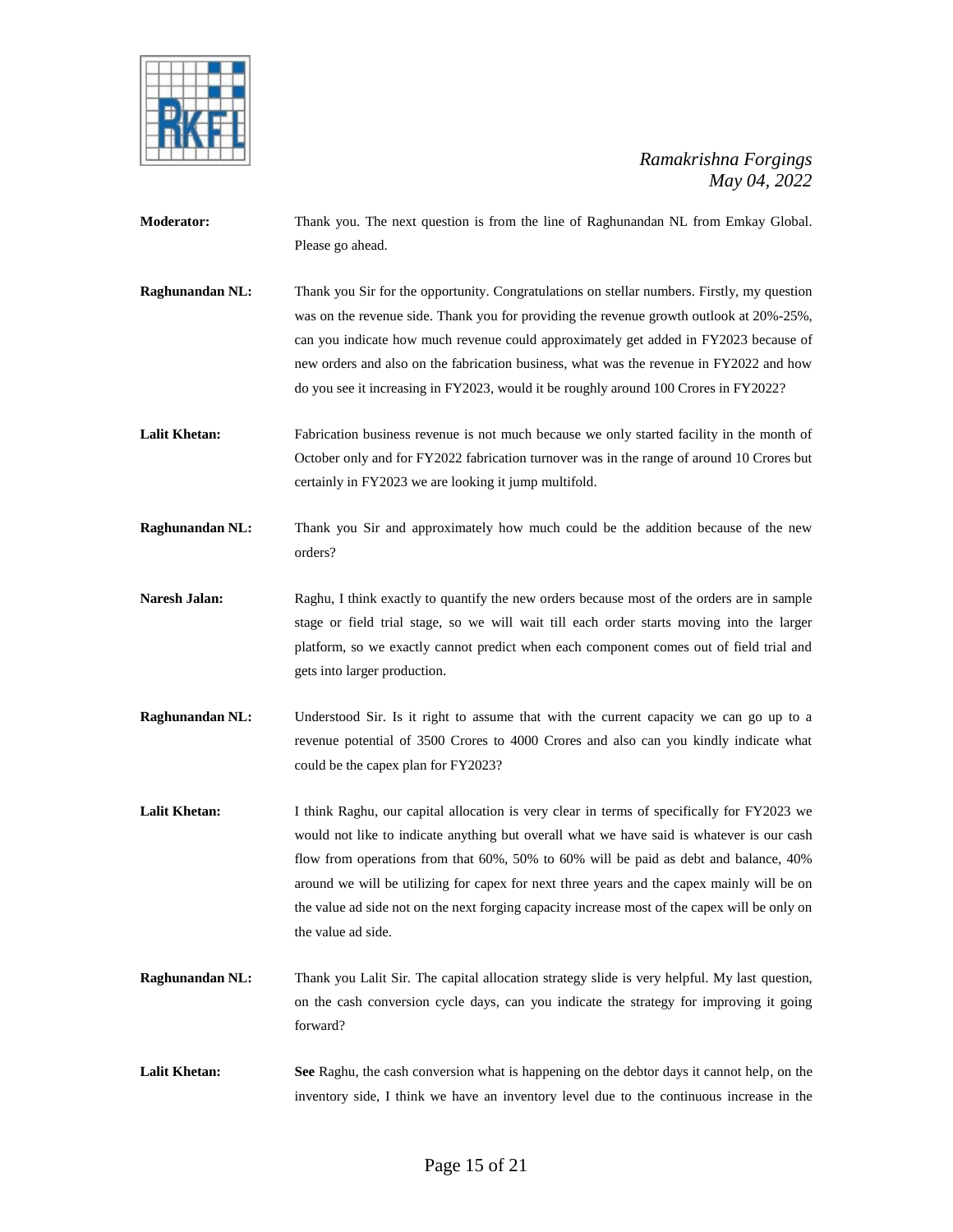

commodity prices, if it remains at that level it will be optimized and there will be improvement in the cycle and cash conversion we have to see over the period of time whether how it evolves and how the prices remains, on that it will depend.

- **Raghunandan NL:** Got it Sir. Thank you very much and all the best.
- **Moderator:** Thank you. The next question is from the line of Abhishek Jain from Dolat Capital. Please go ahead.
- **Abhishek Jain:** In the rolling and forging capacity always realized and demand is strong, so immediate capex is required there, so how much capex you are looking in these two businesses?
- Naresh Jalan: No, we are looking at zero capex in these businesses right now.
- Naresh Jalan: We are not adding any capacity, we are doing kaizens to improve productivity but there is no budget right now to add capacity in ring rolling or the forging section.
- Abhishek Jain: But capacity utilization is already on 110% in this region?
- Naresh Jalan: I think it is good to have a good capacity utilization, it does not predict that we need to add capacities over there.
- **Abhishek Jain:** Okay and Sir your baseline capacity utilization is still low around 65%, so how much growth you are looking there?
- Naresh Jalan: This year we are expecting this capacity utilization move to 80%+.
- **Abhishek Jain:** Okay and that's why can we expect some improvement in the realization?

Naresh Jalan: We are already expecting topline to grow as bottomline growth so obviously realization has to grow, and realization is not all about, it is all about how much value add we are able to bring onto the system, if the production grows up in press line, per tonne realization does not go up, per tonne realization only goes up because of either commodity increase or because of value-add increase.

**Abhishek Jain:** Okay and Sir, how much revenue right now from the LCV segment?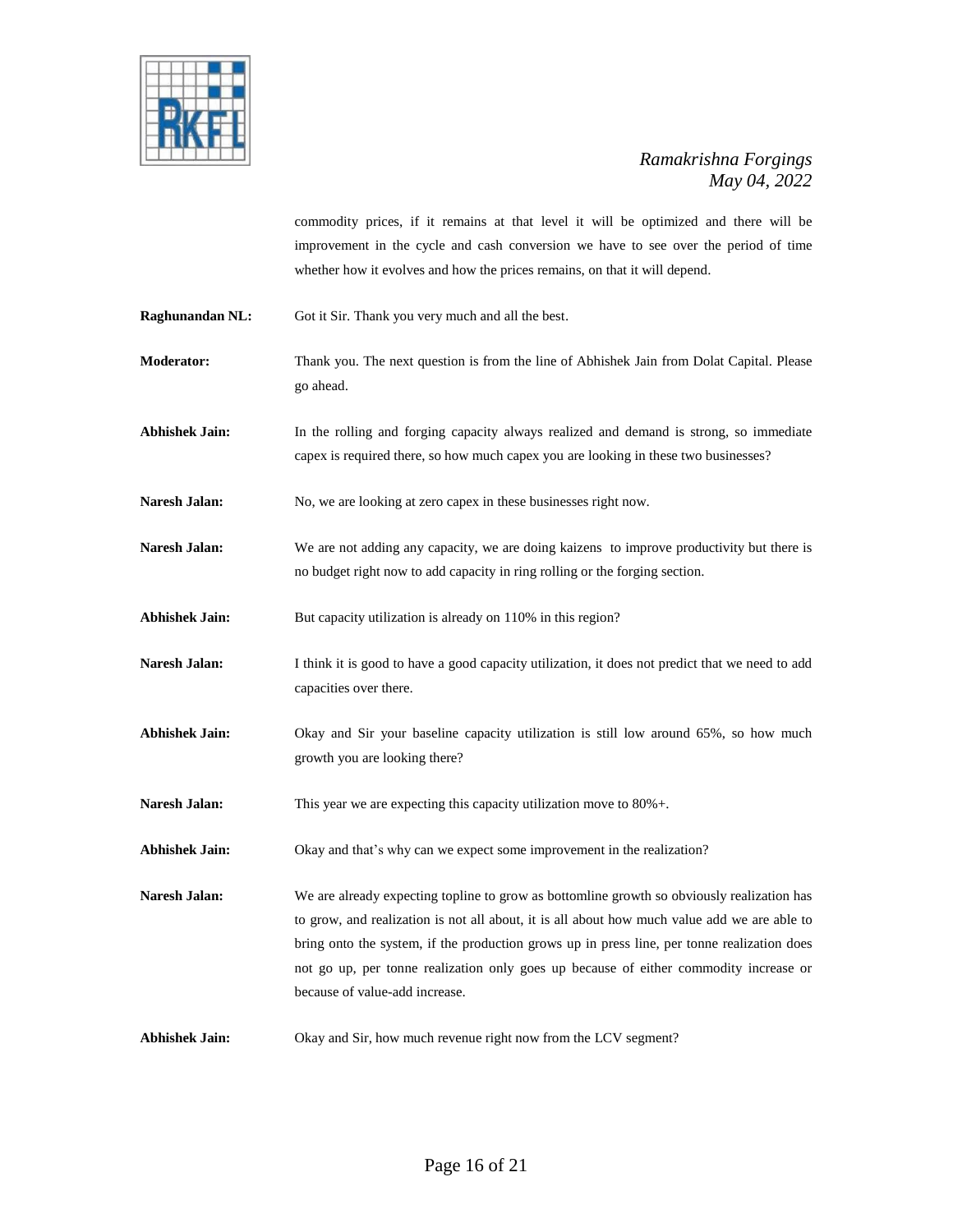

- **Naresh Jalan:** To give a number to it is extremely difficult; I think our dependence on only heavy vehicles have decreased dramatically over last couple of quarters I think 8 quarters to 10 quarters but to give a number to LCV it is extremely difficult.
- **Abhishek Jain:** Okay and the company has signed an MoU with US based company and you are developing also axle products, so what revenue incremental as much we can expect from this?
- Naresh Jalan: No, we have never said we are developing E axle with any company, we have already given our EV strategy going forward and the growth and we are expecting in terms of volume in EV for next three years or four years, so that is all we would like to comment on that, we would not like to be component specific or geographic specific in terms of EV.
- **Abhishek Jain:** Okay and my last question is related with this non-auto segments, so in last couple of quarters, we have seen that growth is not coming in the railway segment, what is the outlook going ahead in this segment?
- Naresh Jalan: No, I think if you see last quarter, railway has grown very well, over last three quarters I think last quarter we have performed one of the best in railways and I think with the railways running up in full swing, you will see this year we will do excellently well in railways.
- Abhishek Jain: So, what is your revenue target in railways in FY 2023?
- **Naresh Jalan:** Number is extremely difficult; I will not be able to give any numbers to this.
- Abhishek Jain: And Sir and the company has commissioned warm forging plant in this quarter, so after completion of this plant, how much would be the total capacity?
- **Lalit Khetan:** We have already given the warm forging plant already commissioned and the capacity right now is extended to 1,87,000 tonnes apart from that we have fabrication facility for the component of earth moving, mining and railway industry.
- **Abhishek Jain:** Okay, so it is already included in 187,000?
- **Lalit Khetan:** Yes.
- **Abhishek Jain:** Thanks Sir. That is all from my side.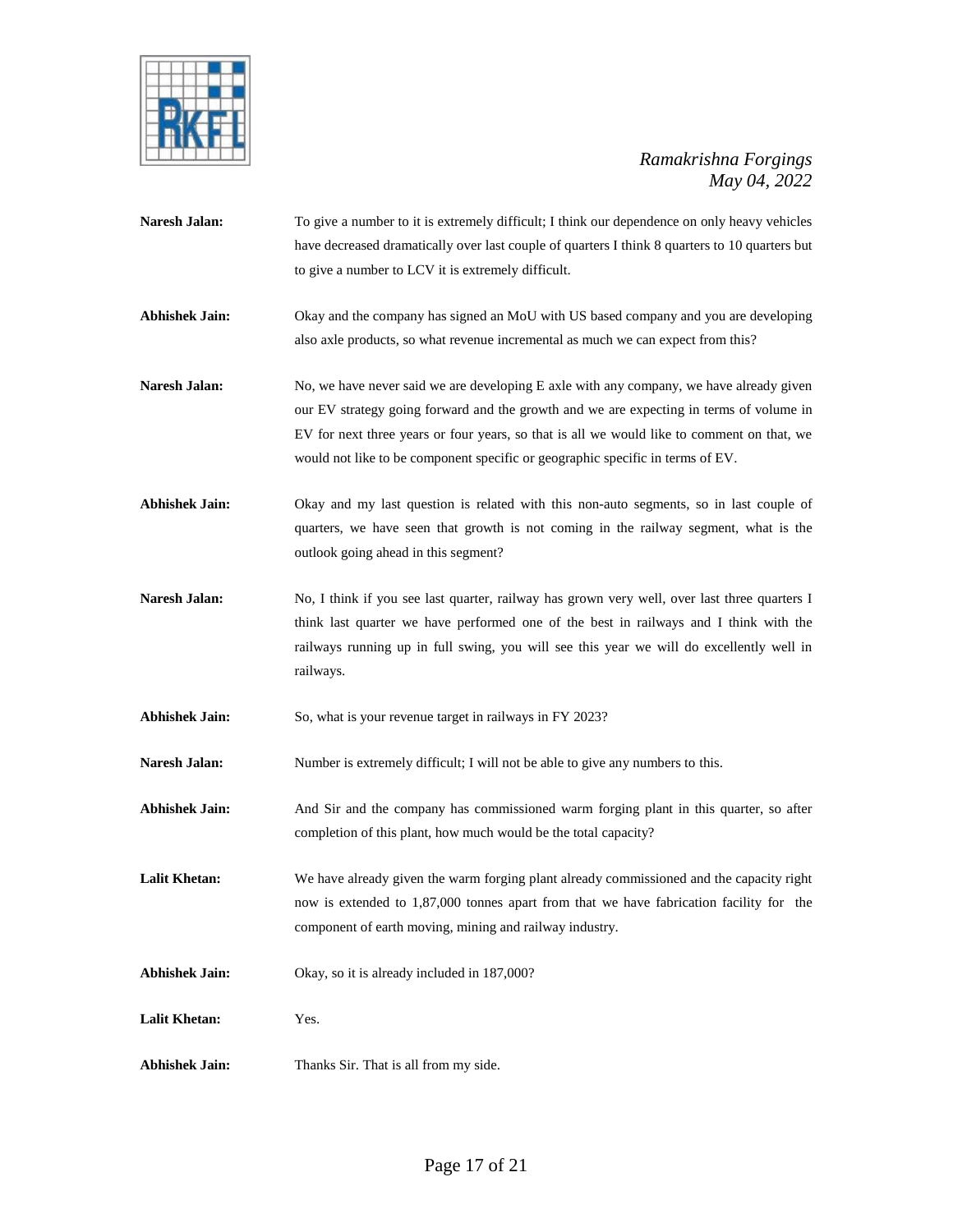

| <b>Moderator:</b>        | Thank you. The next question is from the line of Vignesh Iyer, an individual investor.<br>Please go ahead.                                                                                                                               |
|--------------------------|------------------------------------------------------------------------------------------------------------------------------------------------------------------------------------------------------------------------------------------|
| <b>Vignesh Iyer:</b>     | My questions are answered, anyways congratulations on maintaining EBITDA margins in<br>such a tough environment. Thank you.                                                                                                              |
| <b>Moderator:</b>        | Thank you. The next question is from the line of Dhiral from PhillipCapital. Please go<br>ahead.                                                                                                                                         |
| Dhiral:                  | Good morning, Sir, congratulations on the good set of numbers. What is the capacity<br>utilization for the larger Press Line tonne, like 12,500 or 6,300?                                                                                |
| Naresh Jalan:            | No, I think we do not try individual presses, I think as a whole press we have given a<br>capacity like close to 60% of utilization, the press plant and I think we do not track<br>individual presses basically.                        |
| Dhiral:                  | Okay and Sir, our order book just for the clarification it is around 984 Crores, right?                                                                                                                                                  |
| <b>Lalit Khetan:</b>     | That is the new order win in last one year not the order book on the new product. These are<br>orders for the new products which we continue to flow in.                                                                                 |
| Dhiral:                  | Sir, this is the order run rate?                                                                                                                                                                                                         |
| <b>Lalit Khetan:</b>     | No, this is order win, there are some orders may be in two years or may be in three years to<br>four years, some may be one year, it is depending upon the order contract entered with the<br>customer, total order book are 984 Crores. |
| Dhiral:                  | Okay and Sir lastly, what is the machine revenue mix in the overall sales?                                                                                                                                                               |
| <b>Naresh Jalan:</b>     | We have I think almost reached above 80% right now in terms of revenue mix in the overall<br>sales.                                                                                                                                      |
| Dhiral:                  | Thank you so much Sir.                                                                                                                                                                                                                   |
| <b>Moderator:</b>        | Thank you. The next question is from the line of Shashank Kanodia from ICICI Securities.<br>Please go ahead.                                                                                                                             |
| <b>Shashank Kanodia:</b> | Good morning, Sir and congratulations on a superlative year performance. I have a small<br>query on the balance sheet front, so there is a slight elongation of working capital cycle in                                                 |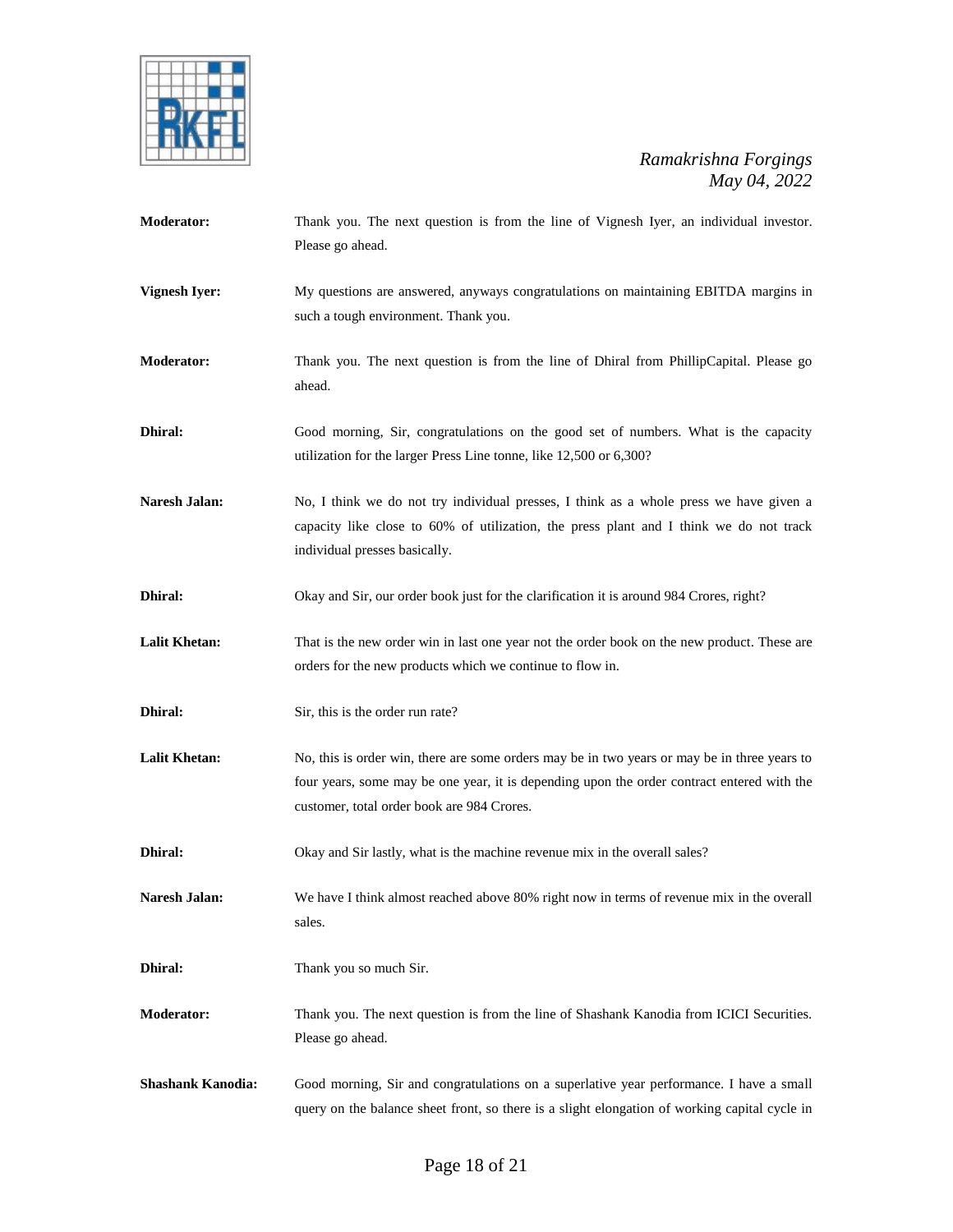

terms of the number of days, so is it just primarily because of this increasing shipping time or is there some color to the quality of debtor of you can highlight?

Naresh Jalan: Basically it is only because of the shipping time because right now we cannot take any chances because of the market and our commitment as per contract to supply on JIT basis, so we have some extra material in the boat, so that we do not end up doing air shipments.

**Shashank Kanodia:** Okay, understood and Sir secondly if you can help me the gross debt number as on FY2022 end?

**Lalit Khetan:** Those gross debt number as per the balance sheet is about 1500 odd Crores but net debt is 1336 and Shashank just one more thing, so when working capital cycle is looking little bit elongated because we have used domestic sales and major sales goes to Tata Motor and the sales to Tata Motor, the BMS because it is being bill discounted and added in the debtor, actually that is not the debtors that is why it is looking like that otherwise there is not much elongation also on the working capital cycle and net debt as on March 31, stood at 1336 Crores.

**Shashank Kanodia:** Sure Sir. Thank you so much.

**Moderator:** Thank you. The next question is from the line of Agastya Dave from CAO Capital. Please go ahead.

**Agastya Dave:** Thank you for allowing the follow up. Just a few follow ups, for the guidance that you have given for next year 20%-25%, are you giving a volume guidance as well or are we just sticking to overall revenue guidance?

Naresh Jalan: We are sticking to overall revenue guidance.

**Agastya Dave:** Right, Sir at our current gross block level, what would be a peak revenue potential because various facilities are at very different capacity utilization, so can you give some color?

Naresh Jalan: Roughly, we can say that we should be somewhere between 3600 Crores and 4000 Crores.

**Agastya Dave:** Great Sir, thank you and for the next two years you said that domestic is looking good and exports is also looking good, so is there one particular geography or one particular product where product segment which is critical for the coming two years or have you been able to well diversify your entire product basket?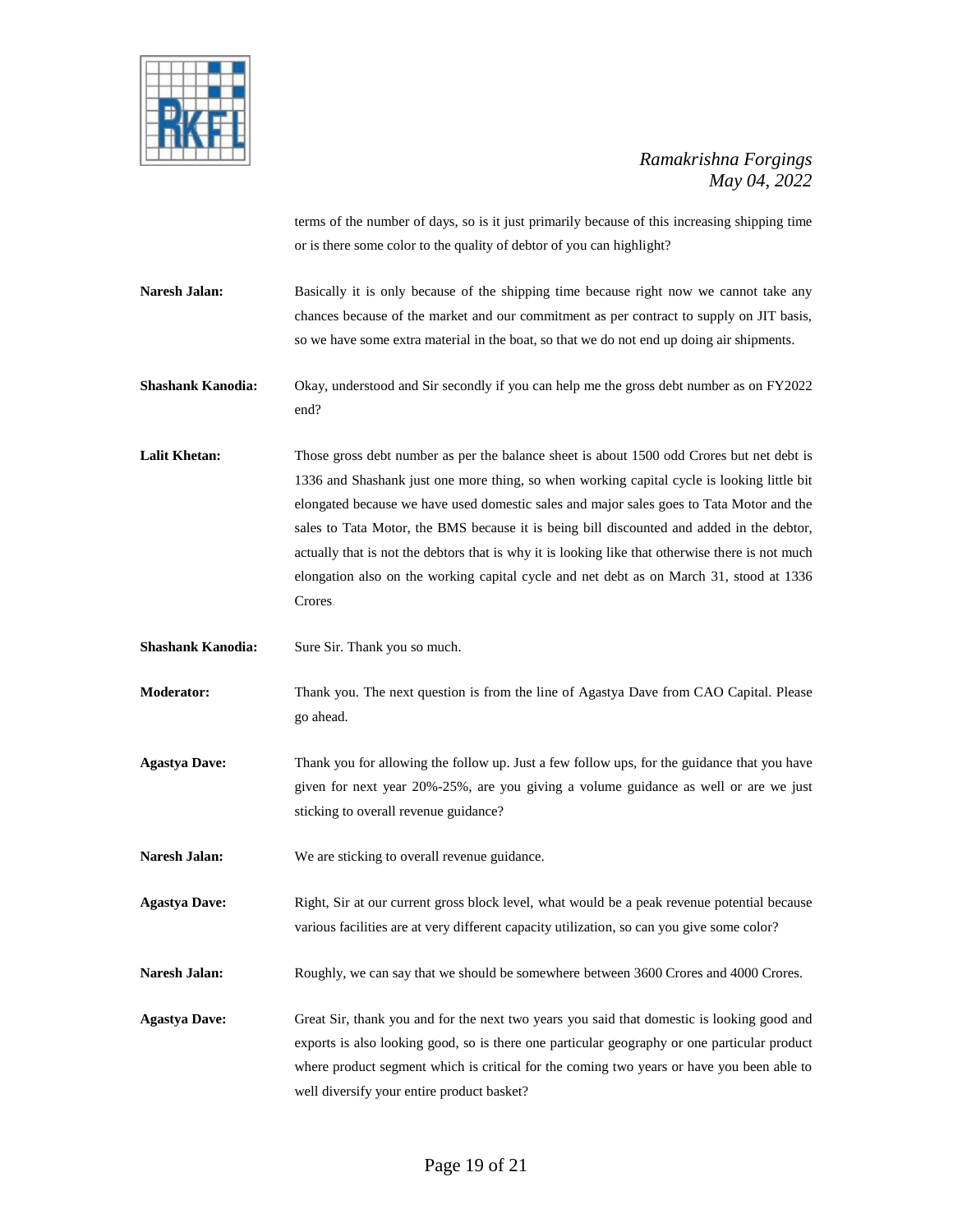

| Naresh Jalan:        | Agastya, we are able to well diversify our product portfolio and I can safely say that we are<br>doing extremely well in all geographies right now, building in new customers as well as<br>new products, so it is not all about only one customer, it is all about new customers as well<br>as new products both taken together we are doing extremely and that is the reason we are<br>not much concerned on this chip shortage and oil inflation right now, we are looking at<br>doing much better than what we have been doing and last quarter result has already proved<br>that and it will continue to prove in our couple of quarters more results are going to come. |
|----------------------|-------------------------------------------------------------------------------------------------------------------------------------------------------------------------------------------------------------------------------------------------------------------------------------------------------------------------------------------------------------------------------------------------------------------------------------------------------------------------------------------------------------------------------------------------------------------------------------------------------------------------------------------------------------------------------|
| <b>Agastya Dave:</b> | Sir, the growth that we are talking about should we just pay attention to a yearly number for<br>the full next 12 months you will be doing 20%-25%?                                                                                                                                                                                                                                                                                                                                                                                                                                                                                                                           |
| Naresh Jalan:        | I think you should look at every quarter now. You will be able to see every quarter things<br>are improving on quarter-on-quarter basis.                                                                                                                                                                                                                                                                                                                                                                                                                                                                                                                                      |
| <b>Agastya Dave:</b> | That is very impressive Sir. Thank you very much Sir and all the best.                                                                                                                                                                                                                                                                                                                                                                                                                                                                                                                                                                                                        |
| Moderator:           | Thank you. The next question is from the line of Nithyanand, an individual investor. Please<br>go ahead.                                                                                                                                                                                                                                                                                                                                                                                                                                                                                                                                                                      |
| Nithyanand:          | I just wanted to ask, beyond 2023, what is your growth expectation you are having?                                                                                                                                                                                                                                                                                                                                                                                                                                                                                                                                                                                            |
| Naresh Jalan:        | I think as we speak whatever market feedback or market we know, we can predict only for<br>next two years and beyond that I think it is extremely right now we cannot comment on<br>beyond that, it will be extremely volatile if I start commenting on three years or four years.                                                                                                                                                                                                                                                                                                                                                                                            |
| Nithyanand:          | Okay and next question is with the current capacities, how much growth is possible, what<br>do you think?                                                                                                                                                                                                                                                                                                                                                                                                                                                                                                                                                                     |
| Naresh Jalan:        | I have only answered the last question from the last investor that with the current gross<br>block what we have are work-in-progress, we are safely to say around 3600 Crores to 4000<br>Crores, we can achieve in next three years.                                                                                                                                                                                                                                                                                                                                                                                                                                          |
| Nithyanand:          | That is it from my side. Thank you.                                                                                                                                                                                                                                                                                                                                                                                                                                                                                                                                                                                                                                           |
| <b>Moderator:</b>    | Thank you. Ladies and gentlemen, that was the last question. I now hand the conference<br>over to the management for the closing comments.                                                                                                                                                                                                                                                                                                                                                                                                                                                                                                                                    |